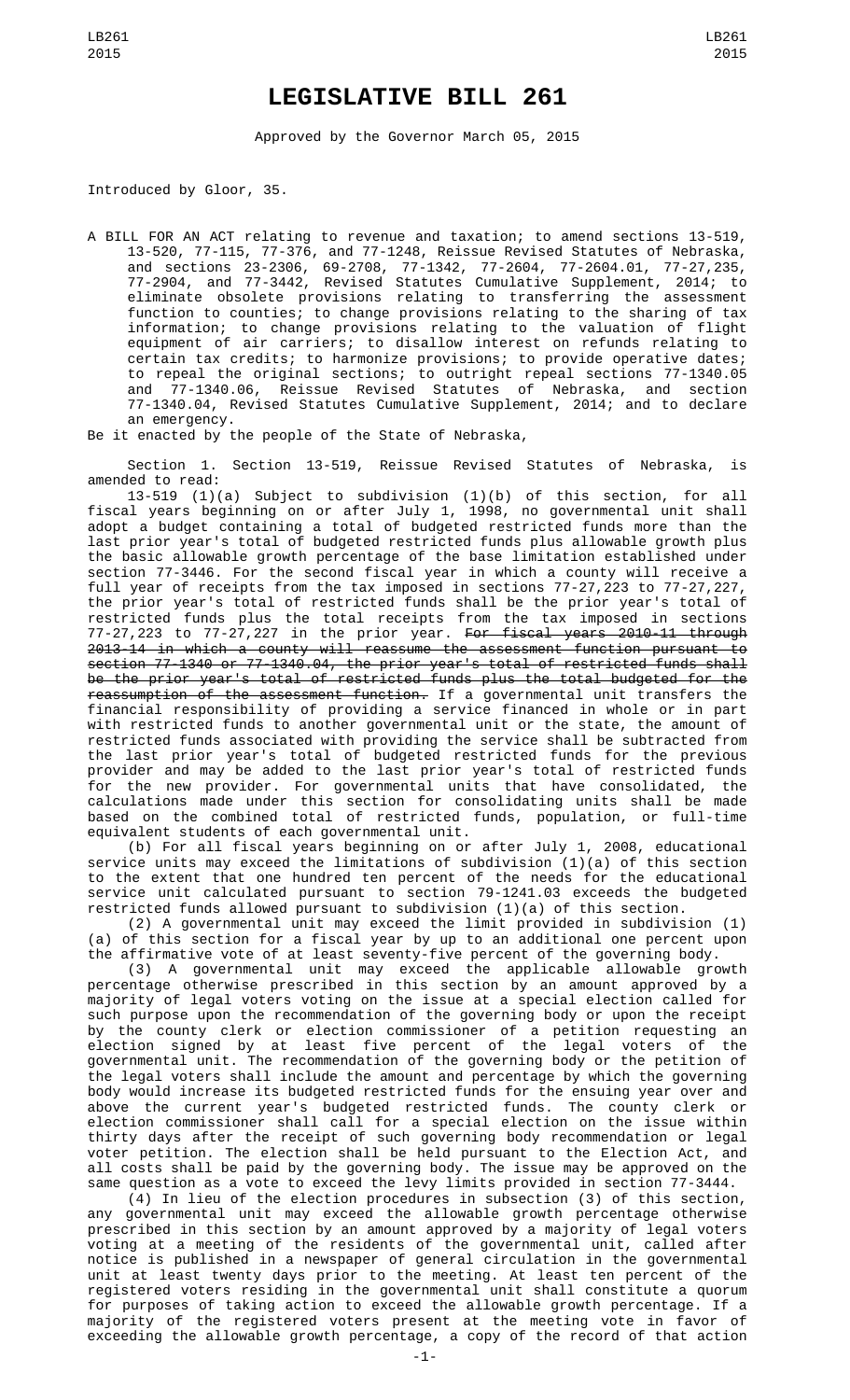shall be forwarded to the Auditor of Public Accounts along with the budget documents. The issue to exceed the allowable growth percentage may be approved at the same meeting as a vote to exceed the limits or final levy allocation provided in section 77-3444.

Sec. 2. Section 13-520, Reissue Revised Statutes of Nebraska, is amended to read:

13-520 The limitations in section 13-519 shall not apply to (1) restricted funds budgeted for capital improvements, (2) restricted funds expended from a qualified sinking fund for acquisition or replacement of tangible personal property with a useful life of five years or more, (3) restricted funds pledged to retire bonded indebtedness, used by a public airport to retire interest-free loans from the Department of Aeronautics in lieu of bonded indebtedness at a lower cost to the public airport, or used to pay other financial instruments that are approved and agreed to before July 1, 1999, in the same manner as bonds by a governing body created under section 35-501, (4) restricted funds budgeted in support of a service which is the subject of an agreement or a modification of an existing agreement whether operated by one of the parties to the agreement or by an independent joint entity or joint public agency, (5) restricted funds budgeted to pay for repairs to infrastructure damaged by a natural disaster which is declared a disaster emergency pursuant to the Emergency Management Act, (6) restricted funds budgeted to pay for judgments, except judgments or orders from the Commission of Industrial Relations, obtained against a governmental unit which require or obligate a governmental unit to pay such judgment, to the extent such judgment is not paid by liability insurance coverage of a governmental unit, <u>or (</u>7) the dollar amount by which restricted funds budgeted by a natural resources district to administer and implement ground water management activities and integrated management activities under the Nebraska Ground Water Management and Protection Act exceed its restricted funds budgeted to administer and implement ground water management activities and integrated management activities for FY2003-04<del>, or</del> (8) restricted funds budgeted to pay for the reassumption of the assessment function pursuant to section 77-1340 or 77-1340.04 in fiscal years 2010-11  $through 2013-14.$ 

Sec. 3. Section 23-2306, Revised Statutes Cumulative Supplement, 2014, is amended to read:

23-2306 (1) The membership of the retirement system shall be composed of all persons who are or were employed by member counties and who maintain an account balance with the retirement system.

(2) The following employees of member counties are authorized to participate in the retirement system: (a) All permanent full-time employees shall begin participation in the retirement system upon employment and fulltime elected officials shall begin participation in the retirement system upon taking office, (b) all permanent part-time employees who have attained the age of eighteen years may exercise the option to begin participation in the retirement system within the first thirty days of employment, and (c) all parttime elected officials may exercise the option to begin participation in the retirement system within thirty days after taking office. An employee who exercises the option to begin participation in the retirement system shall remain in the system until termination or retirement, regardless of any change of status as a permanent or temporary employee.

(3) On and after July 1, 2010, no employee of a member county shall be authorized to participate in the retirement system provided for in the County Employees Retirement Act unless the employee (a) is a United States citizen or (b) is a qualified alien under the federal Immigration and Nationality Act, 8 U.S.C. 1101 et seq., as such act existed on January 1, 2009, and is lawfully present in the United States.

(4) On and after July 1, 2013, the board may determine that a governmental entity currently participating in the retirement system no longer qualifies under section 414(d) of the Internal Revenue Code as a participating employer in a governmental plan. Upon such determination, affected plan members shall be considered fully vested. The board shall notify such entity within ten days after making a determination. Within ninety days after the board's notice to such entity, affected plan members shall become inactive. The board may adopt and promulgate rules and regulations to carry out this subsection.

(5) Within the first one hundred eighty days of employment, a full-time employee may apply to the board for vesting credit for years of participation in another Nebraska governmental plan, as defined by section 414(d) of the Internal Revenue Code. During the years of participation in the other Nebraska governmental plan, the employee must have been a full-time employee, as defined in the Nebraska governmental plan in which the credit was earned. The board may adopt and promulgate rules and regulations governing the assessment and granting of vesting credit.

(6) Any employee who qualifies for membership in the retirement system pursuant to this section may not be disqualified from membership in the retirement system solely because such employee also maintains separate employment which qualifies the employee for membership in another public retirement system, nor may membership in this retirement system disqualify such an employee from membership in another public retirement system solely by reason of separate employment which qualifies such employee for membership in this retirement system.

(7) A full-time or part-time employee of a city, village, or township who becomes a county employee pursuant to a merger of services shall receive vesting credit for his or her years of participation in a Nebraska governmental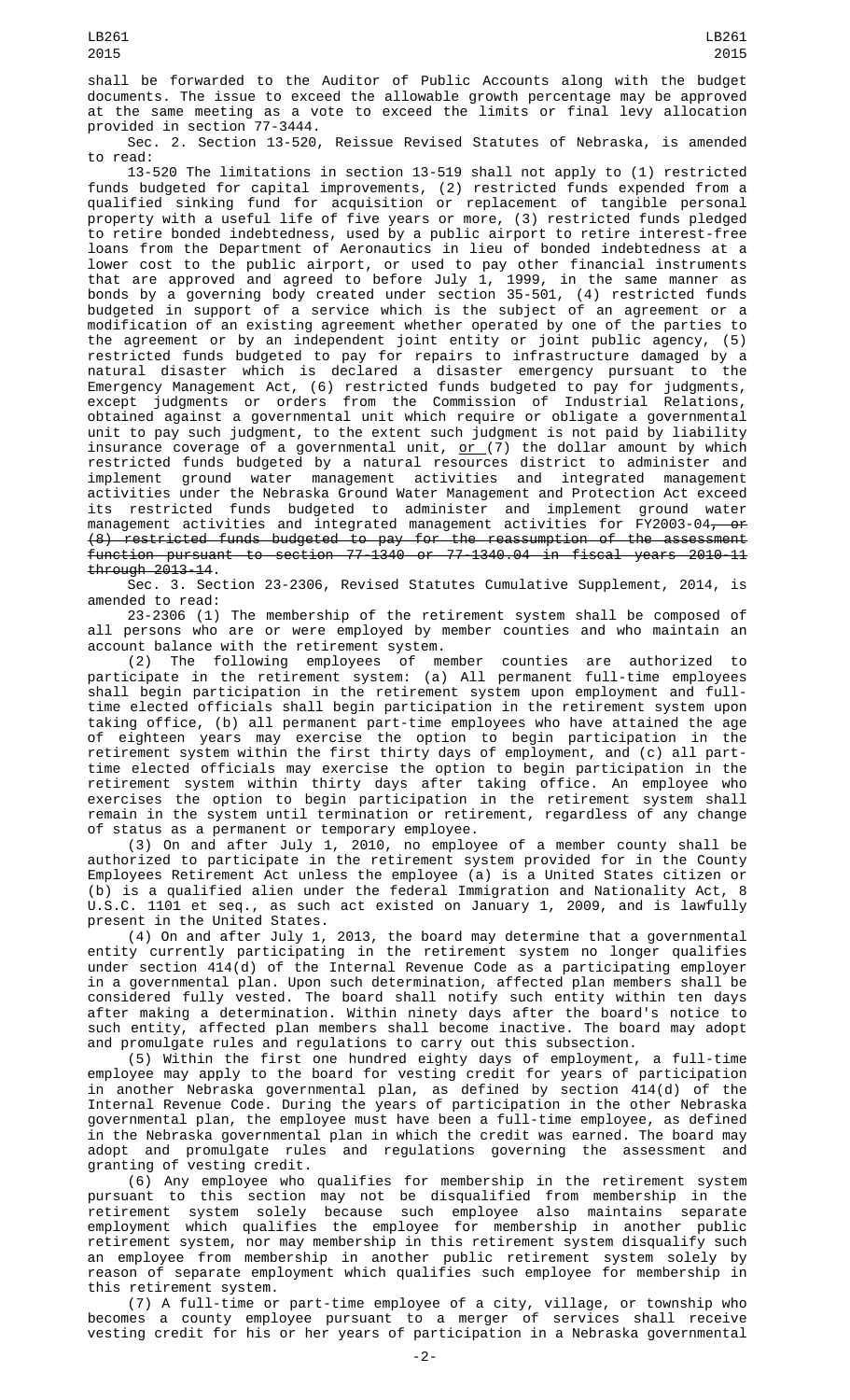plan, as defined by section 414(d) of the Internal Revenue Code, of the city, village, or township.

(8) A full-time or part-time employee of a city, village, fire protection district, or township who becomes a municipal county employee shall receive credit for his or her years of employment with the city, village, fire protection district, or township for purposes of the vesting provisions of this section.

(9) A full-time or part-time employee of the state who becomes a county employee pursuant to transfer of assessment function to a county <del>under section</del> 77-1340 or 77-1340.04 shall not be deemed to have experienced a termination of employment and shall receive vesting credit for his or her years of participation in the State Employees Retirement System of the State of Nebraska.

(10) Counties shall ensure that employees authorized to participate in the retirement system pursuant to this section shall enroll and make required contributions to the retirement system immediately upon becoming an employee. Information necessary to determine membership in the retirement system shall be provided by the employer.

Sec. 4. Section 69-2708, Revised Statutes Cumulative Supplement, 2014, is amended to read:

69-2708 (1) Not later than fifteen days following the end of each month, each stamping agent shall submit, in the manner directed by the Tax Commissioner, such information as the Tax Commissioner requires to facilitate compliance with sections 69-2704 to 69-2711, including, but not limited to (a) a list by brand family of the total number of cigarettes or, in the case of roll-your-own, the equivalent stick count for which the stamping agent affixed stamps during the previous month or otherwise paid the total due for such cigarettes, the total number of cigarettes contained in the packages to which it affixed each respective type of stamp, and by name and number of cigarettes, the tobacco product manufacturers and brand families of the packages to which it affixed each respective type of stamp or similar information for roll-yourown on which tax was paid and (b) the total number of cigarettes acquired by the stamping agent during that month for sale in or into the state or for sale from this state into another state, sold in or into the state by the stamping agent during that month and held in inventory in the state or for sale into the state by the stamping agent as of the last business day of that month, in each case identifying by name and number of cigarettes, (i) the manufacturers of those cigarettes and (ii) the brand families of those cigarettes. In the case of a stamping agent that is a retailer, reports under subdivision (1)(a) of this section do not have to include cigarettes contained in packages that bore a stamp required under section 77-2603 or 77-2603.01 at the time the stamping agent received them and that the stamping agent then sold at retail. The stamping agent shall also submit a certification stating that the information provided to the Tax Commissioner is complete and accurate. The stamping agent shall maintain, and make available to the Tax Commissioner, all invoices and documentation of sales of all nonparticipating manufacturer cigarettes and any other information relied upon in reporting to the Tax Commissioner for a period of five years. The Tax Commissioner may share the information reported under this section with the taxing or law enforcement authorities of this state or other states. The Tax Commissioner may also share with a nonparticipating manufacturer information reported under this section pertaining to such nonparticipating manufacturer's cigarettes.

(2) The Attorney General may require at any time from the nonparticipating manufacturer proof, from the financial institution in which such manufacturer has established a qualified escrow fund for the purpose of compliance with section 69-2703, of the amount of money in such fund, exclusive of interest, the amounts and dates of each deposit to such fund, and the amounts and dates of each withdrawal from such fund.

(3) In addition to the information required to be submitted pursuant to subsection (1) of this section, the Tax Commissioner or Attorney General may require a stamping agent, distributor, or tobacco product manufacturer to submit any additional information, including, but not limited to, samples of the packaging or labeling of each brand family, as is necessary to enable the Tax Commissioner or Attorney General to determine whether a tobacco product manufacturer is in compliance with sections 69-2704 to 69-2711.

(4) The Tax Commissioner or the Attorney General may require production of information sufficient to enable the Tax Commissioner or Attorney General to determine the adequacy of the amount of a quarterly escrow deposit under subdivision (2) of section 69-2703. The Tax Commissioner may adopt and promulgate rules and regulations implementing how tobacco product manufacturers subject to subdivision (2) of section 69-2703 make quarterly payments.

Sec. 5. Section 77-115, Reissue Revised Statutes of Nebraska, is amended to read:

77-115 County assessor includes an elected or appointed county assessor or a county clerk who is an ex officio county assessor. In counties in which the state has assumed the assessment function, the Property Tax Administrator or his or her designee performs the duties and has the authority of the county assessor.

Sec. 6. Section 77-376, Reissue Revised Statutes of Nebraska, is amended to read:

77-376 The Tax Commissioner may examine or cause to be examined in his or her behalf, and make memoranda from, any of the financial records of state and local subdivisions, persons, and corporations subject to the tax laws of this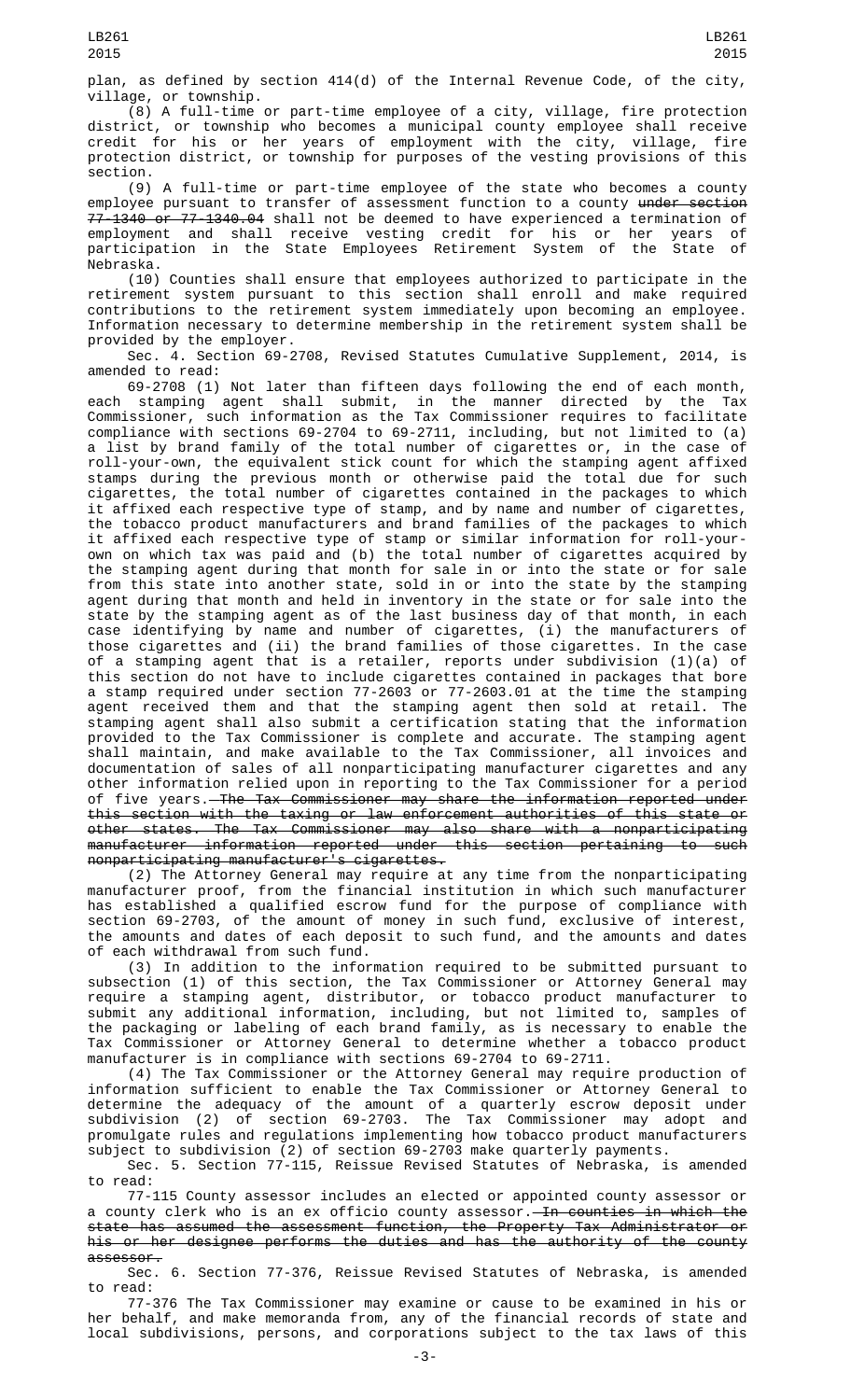state. No information shall be released that is not so authorized by existing statutes. Unless otherwise prohibited by law, the Tax Commissioner may share the information examined with the taxing or law enforcement authorities of this state, other states, and the federal government.

Sec. 7. Section 77-1248, Reissue Revised Statutes of Nebraska, is amended to read:

77-1248 <u>(1) </u>The Property Tax Administrator shall ascertain from the reports made and from any other information obtained by him or her the taxable value of the flight equipment of air carriers and the proportion allocated to this state for the purposes of taxation as provided in section 77-1245.

(2)(a) In determining the taxable value of the flight equipment of air carriers pursuant to subsection (1) of this section, the Property Tax Administrator shall determine the following ratios:

(i) The ratio of the taxable value of all commercial and industrial depreciable tangible personal property in the state actually subjected to property tax to the market value of all commercial and industrial depreciable tangible personal property in the state; and

(ii) The ratio of the taxable value of flight equipment of air carriers to the market value of flight equipment of air carriers.

(b) If the ratio of the taxable value of flight equipment of air carriers exceeds the ratio of the taxable value of commercial and industrial depreciable tangible personal property by more than five percent, the Property Tax Administrator may adjust the value of such flight equipment of air carriers to the percentage of the taxable commercial and industrial depreciable tangible personal property pursuant to federal law applicable to air carrier transportation property or Nebraska federal court decisions applicable thereto.

(c) For purposes of this subsection, commercial and industrial depreciable tangible personal property means all personal property which is devoted to commercial or industrial use other than flight equipment of air carriers.

Sec. 8. Section 77-1342, Revised Statutes Cumulative Supplement, 2014, is amended to read:

77-1342 There is hereby created a fund to be known as the Department of Revenue Property Assessment Division Cash Fund to which shall be credited all money received by the Department of Revenue for services performed for county and multicounty assessment districts, for charges for publications, manuals, and lists, as an assessor's examination fee authorized by section 77-421, and under the provisions of sections 60-3,202, 77-684, <u>and </u>77-1250<del>, and 77-1340</del>. The fund shall be used to carry out any duties and responsibilities of the department, except that transfers may be made from the fund to the General Fund at the direction of the Legislature. The county or multicounty assessment district shall be billed by the department for services rendered. Reimbursements to the department shall be credited to the Department of Revenue Property Assessment Division Cash Fund, and expenditures therefrom shall be made only when such funds are available. The department shall only bill for the actual amount expended in performing the service.

The fund shall not, at the close of each year, be lapsed to the General Fund. Any money in the Department of Revenue Property Assessment Division Cash Fund available for investment shall be invested by the state investment officer pursuant to the Nebraska Capital Expansion Act and the Nebraska State Funds Investment Act.

Sec. 9. Section 77-2604, Revised Statutes Cumulative Supplement, 2014, is amended to read:

77-2604 (1) Every stamping agent, wholesale dealer, and retail dealer who is subject to sections 77-2601 to 77-2622 shall make and file with the Tax Commissioner, on or before the fifteenth day of each calendar month on blanks furnished by the Tax Commissioner, true, correct, and sworn reports covering, for the last preceding calendar month, the number of cigarettes purchased, from whom purchased, the specific kinds and brands thereof, the manufacturer, if known, and such other matters and in such detail as the Tax Commissioner may require.

(2)(a) Each manufacturer and importer that sells cigarettes in or into the state shall, within fifteen days following the end of each month, file a report on a form and in the manner prescribed by the Tax Commissioner and certify to the state that the report is complete and accurate.

(b) The report shall contain the following information: The total number of cigarettes sold by that manufacturer or importer in or into the state during that month and identifying by name and number of cigarettes, (i) the manufacturers of those cigarettes, (ii) the brand families of those cigarettes, and (iii) the purchasers of those cigarettes. A manufacturer's or importer's report shall include cigarettes sold in or into the state through its sales entity affiliate.

(c) The requirements of this subsection shall be satisfied and no further report shall be required under this section with respect to cigarettes if the manufacturer or importer timely submits to the Tax Commissioner the report or reports required to be submitted by it with respect to those cigarettes under 15 U.S.C. 376 to the Tax Commissioner and certifies to the state that the reports are complete and accurate.

(d) Upon request by the Tax Commissioner, a manufacturer or importer shall provide copies of all sales reports referenced in subdivisions (2)(a) and (b) of this section that it filed in other states.

(e) Each manufacturer and importer that sells cigarettes in or into the state shall either (i) submit its federal excise tax returns and all monthly operational reports on Alcohol and Tobacco Tax and Trade Bureau Form 5210.5 and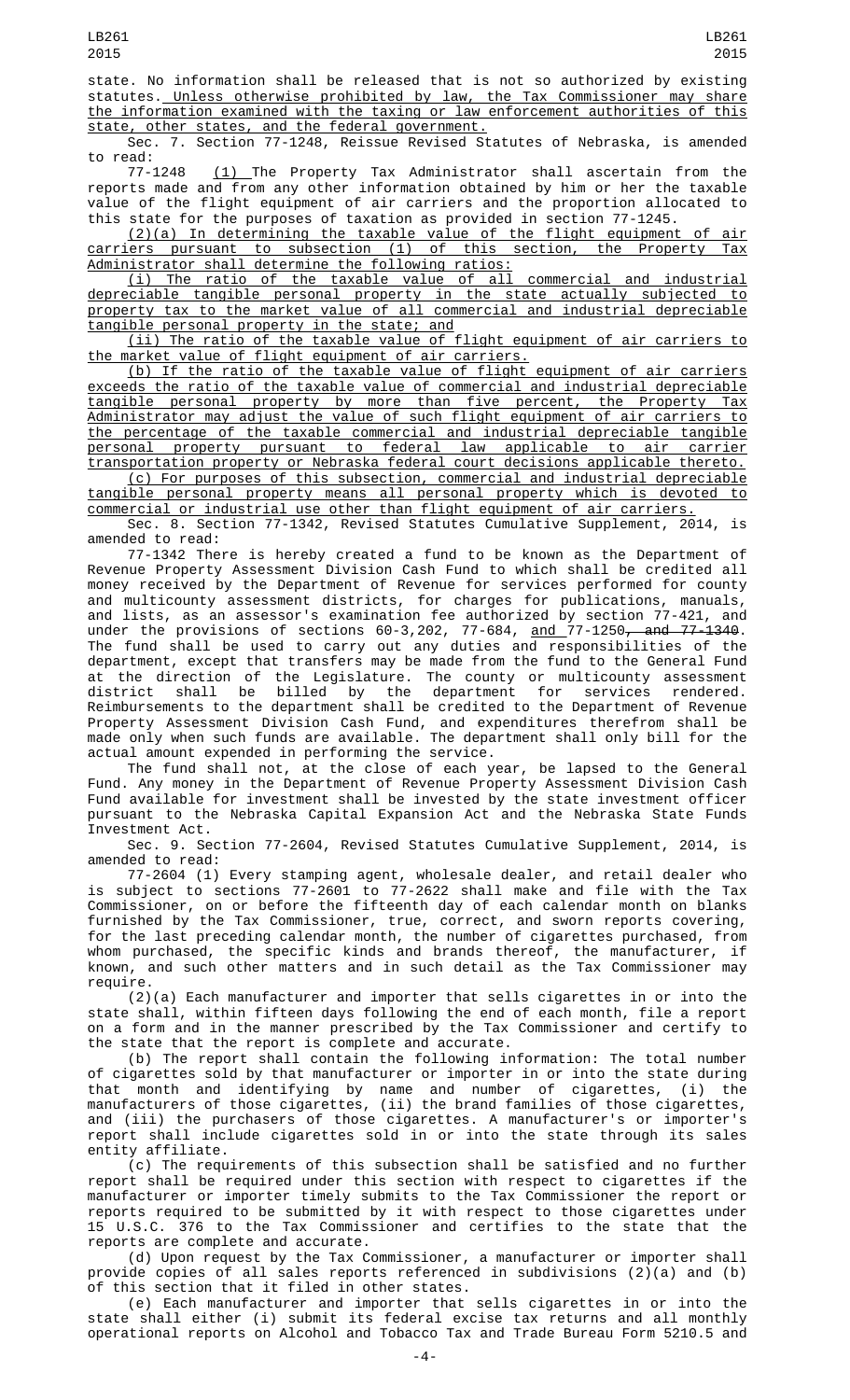LB261 2015

all adjustments, changes, and amendments to such reports to the Tax Commissioner no later than sixty days after the close of the quarter in which the returns were filed or (ii) submit to the United States Treasury a request or consent under section 6103(c) of the Internal Revenue Code of 1986 as defined in section 49-801.01 authorizing the federal Alcohol and Tobacco Tax and Trade Bureau and, in the case of a foreign manufacturer or importer, the United States Customs Service to disclose the manufacturer's or importer's federal returns to the Tax Commissioner as of sixty days after the close of the quarter in which the returns were filed.

(3) The Tax Commissioner may share the information reported under this section with the taxing or law enforcement authorities of this state and other states.

Sec. 10. Section 77-2604.01, Revised Statutes Cumulative Supplement, 2014, is amended to read:

77-2604.01 (1) Any person that sells cigarettes from this state into another state shall, within fifteen days following the end of each month, file a report on a form and in the manner prescribed by the Tax Commissioner and certify to the state that the report is complete and accurate.

(2) The report shall contain the following information:

(a) The total number of cigarettes sold from this state into another state by the person during that month, identifying by name and number of cigarettes (i) the manufacturers of those cigarettes, (ii) the brand families of those cigarettes, and (iii) the name and address of each recipient of those cigarettes;

(b) The number of stamps of each other state the person affixed to the packages containing those cigarettes during that month, the total number of cigarettes contained in the packages to which it affixed each respective other state's stamp and by name and number of cigarettes, and the manufacturers and brand families of the packages to which it affixed each respective other state's stamp; and

(c) If the person sold cigarettes during that month from this state into another state in packages not bearing a stamp of the other state, (i) the total number of cigarettes contained in such packages, identifying by name and number of cigarettes, the manufacturers of those cigarettes, the brand families of those cigarettes, and the name and address of each recipient of those cigarettes, and (ii) the person's basis for belief that such state permits the sale of the cigarettes to consumers in a package not bearing a stamp, and the amount of excise, use, or similar tax imposed on the cigarettes paid by the person to such state on the cigarettes. Manufacturers and importers need include the information described in subdivision  $(2)(\text{c})(\text{i})$  of this section only as to cigarettes not sold to a person authorized by the law of the other state to affix the stamp required by the other state.

(3) In the case of a manufacturer or importer, the report shall include cigarettes sold from this state into another state through its sales entity affiliate. A sales entity affiliate shall file a separate report under this section only to the extent that it sold cigarettes from this state into another state not separately reported under this section by its affiliated manufacturer or importer.

(4) The Tax Commissioner may share the information reported under this section with the taxing or law enforcement authorities of this state or other states.

Sec. 11. Section 77-27,235, Revised Statutes Cumulative Supplement, 2014, is amended to read:

77-27,235 (1) Any producer of electricity generated by a new renewable electric generation facility shall earn a renewable energy tax credit. For electricity generated on or after July 14, 2006, and before October 1, 2007, the credit shall be .075 cent for each kilowatt-hour of electricity generated by a new renewable electric generation facility. For electricity generated on or after October 1, 2007, and before January 1, 2010, the credit shall be .1 cent for each kilowatt-hour of electricity generated by a new renewable electric generation facility. For electricity generated on or after January 1, 2010, and before January 1, 2013, the credit shall be .075 cent per kilowatthour for electricity generated by a new renewable electric generation facility. For electricity generated on or after January 1, 2013, the credit shall be .05 cent per kilowatt-hour for electricity generated by a new renewable electric generation facility. The credit may be earned for production of electricity for ten years after the date that the facility is placed in operation on or after July 14, 2006.

(2) For purposes of this section:

(a) Electricity generated by a new renewable electric generation facility means electricity that is exclusively produced by a new renewable electric generation facility;

(b) Eligible renewable resources means wind, moving water, solar, geothermal, fuel cell, methane gas, or photovoltaic technology; and

(c) New renewable electric generation facility means an electrical generating facility located in this state that is first placed into service on or after July 14, 2006, which utilizes eligible renewable resources as its fuel source.

(3) The credit allowed under this section may be used to reduce the producer's Nebraska income tax liability or to obtain a refund of state sales and use taxes paid by the producer of electricity generated by a new renewable electric generation facility. A claim to use the credit for refund of the state sales and use taxes paid, either directly or indirectly, by the producer may be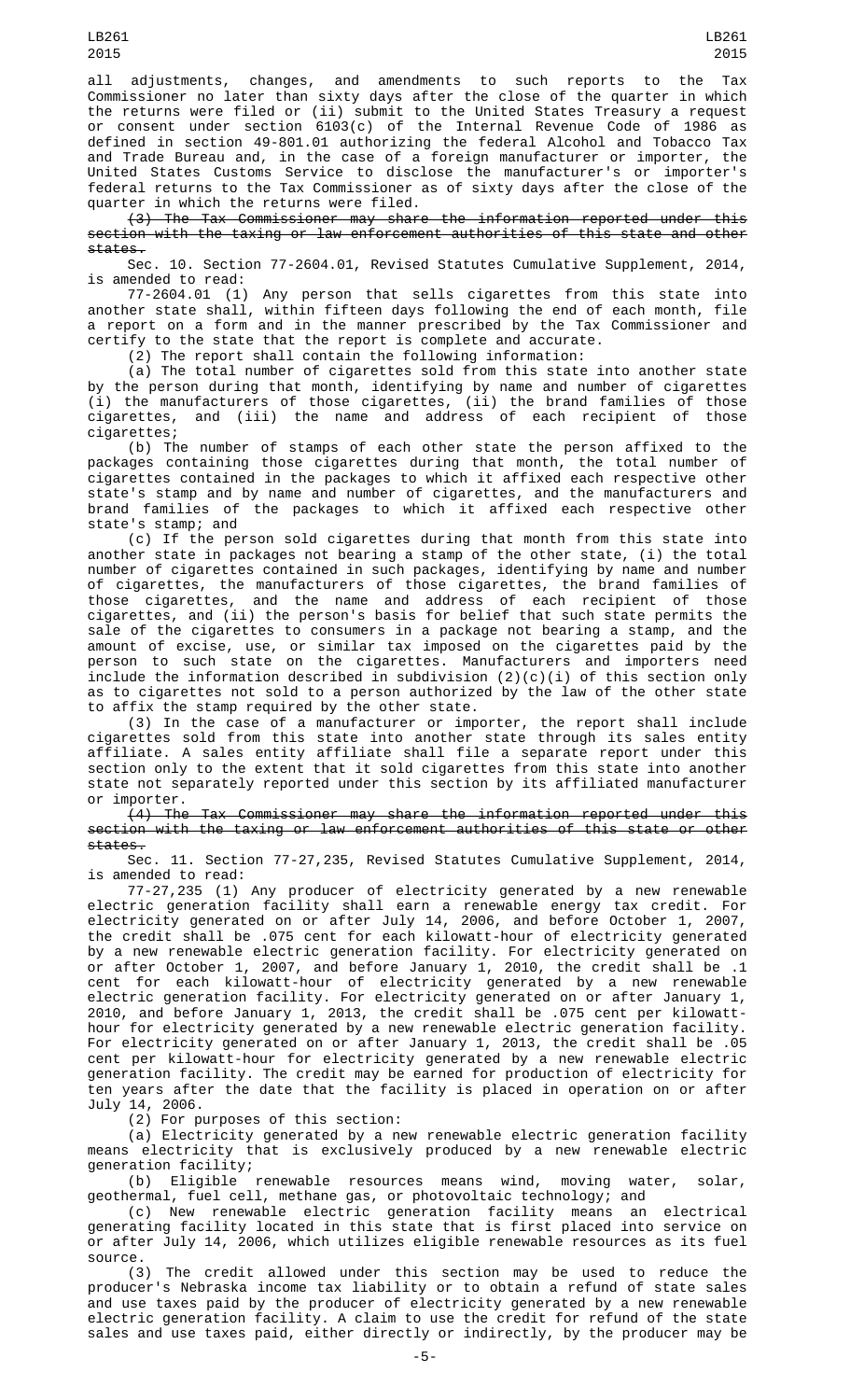filed quarterly for electricity generated during the previous quarter by the twentieth day of the month following the end of the calendar quarter. The credit may be used to obtain a refund of state sales and use taxes paid during the quarter immediately preceding the quarter in which the claim for refund is made, except that the amount refunded under this subsection shall not exceed the amount of the state sales and use taxes paid during the quarter.

(4) The Department of Revenue may adopt and promulgate rules and regulations to permit verification of the validity and timeliness of any renewable energy tax credit claimed.

(5) The total amount of renewable energy tax credits that may be used by all taxpayers shall be limited to fifty thousand dollars without further authorization from the Legislature.

(6) The credit allowed under this section may not be claimed by a producer who received a sales tax exemption under section 77-2704.57 for the new renewable electric generation facility.

(7) Interest shall not be allowed on any refund paid under this section.

Sec. 12. Section 77-2904, Revised Statutes Cumulative Supplement, 2014, is amended to read:

77-2904 (1) Any person incurring eligible expenditures may receive a nonrefundable credit against any income tax imposed by the Nebraska Revenue Act of 1967 or any tax imposed pursuant to sections 77-907 to 77-918 or 77-3801 to 77-3807 for the year the historically significant real property is placed in service. The amount of the credit shall be equal to twenty percent of eligible expenditures up to a maximum credit of one million dollars.

(2) To claim the credit authorized under this section, a person must first apply and receive an allocation of credits and application approval under section 77-2905 and then request and receive final approval under section 77-2906.

(3) Interest shall not be allowed on any refund paid under the Nebraska Job Creation and Mainstreet Revitalization Act.

Sec. 13. Section 77-3442, Revised Statutes Cumulative Supplement, 2014, is amended to read:

77-3442 (1) Property tax levies for the support of local governments for fiscal years beginning on or after July 1, 1998, shall be limited to the amounts set forth in this section except as provided in section 77-3444.

(2)(a) Except as provided in subdivision (2)(e) of this section, school districts and multiple-district school systems, except learning communities and school districts that are members of learning communities, may levy a maximum levy of one dollar and five cents per one hundred dollars of taxable valuation of property subject to the levy.

(b) For each fiscal year, learning communities may levy a maximum levy for the general fund budgets of member school districts of ninety-five cents per one hundred dollars of taxable valuation of property subject to the levy. The proceeds from the levy pursuant to this subdivision shall be distributed pursuant to section 79-1073.

(c) Except as provided in subdivision (2)(e) of this section, for each fiscal year, school districts that are members of learning communities may levy for purposes of such districts' general fund budget and special building funds a maximum combined levy of the difference of one dollar and five cents on each one hundred dollars of taxable property subject to the levy minus the learning community levies pursuant to subdivisions (2)(b) and (2)(g) of this section for such learning community.

(d) Excluded from the limitations in subdivisions (2)(a) and (2)(c) of this section are amounts levied to pay for sums agreed to be paid by a school district to certificated employees in exchange for a voluntary termination of employment and amounts levied to pay for special building funds and sinking funds established for projects commenced prior to April 1, 1996, for construction, expansion, or alteration of school district buildings. For purposes of this subsection, commenced means any action taken by the school board on the record which commits the board to expend district funds in planning, constructing, or carrying out the project.

(e) Federal aid school districts may exceed the maximum levy prescribed by subdivision (2)(a) or (2)(c) of this section only to the extent necessary to qualify to receive federal aid pursuant to Title VIII of Public Law 103-382, as such title existed on September 1, 2001. For purposes of this subdivision, federal aid school district means any school district which receives ten percent or more of the revenue for its general fund budget from federal government sources pursuant to Title VIII of Public Law 103-382, as such title existed on September 1, 2001.<br>(f) For school fiscal year 2002-03 through school fiscal year 2007-08,

(f) For school fiscal year 2002-03 through school fiscal year 2007-08, school districts and multiple-district school systems may, upon a three-fourths majority vote of the school board of the school district, the board of the unified system, or the school board of the high school district of the multiple-district school system that is not a unified system, exceed the maximum levy prescribed by subdivision (2)(a) of this section in an amount equal to the net difference between the amount of state aid that would have been provided under the Tax Equity and Educational Opportunities Support Act without the temporary aid adjustment factor as defined in section 79-1003 for the ensuing school fiscal year for the school district or multiple-district school system and the amount provided with the temporary aid adjustment factor. The State Department of Education shall certify to the school districts and multiple-district school systems the amount by which the maximum levy may be exceeded for the next school fiscal year pursuant to this subdivision (f) of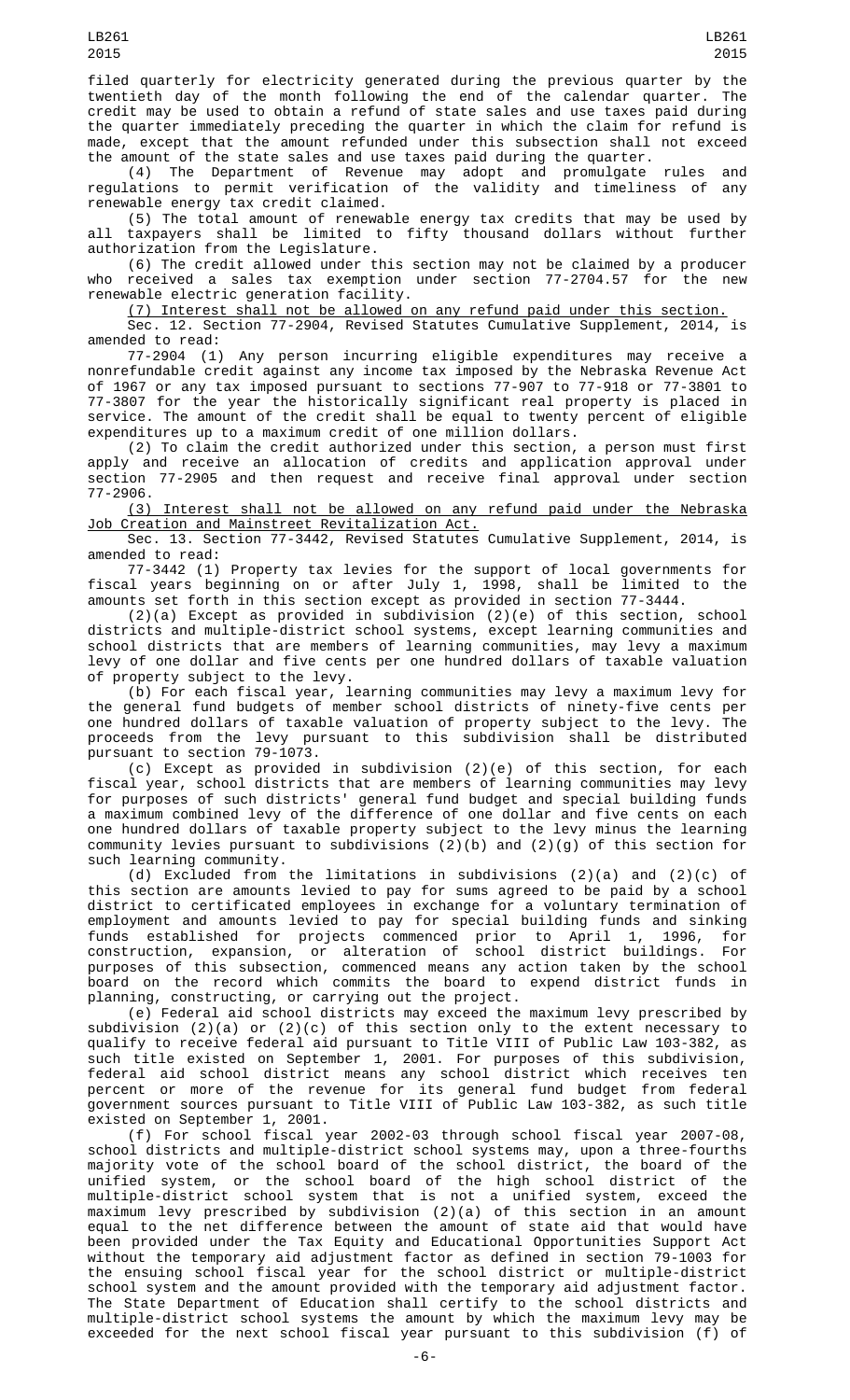this subsection on or before February 15 for school fiscal years 2004-05 through 2007-08.

(g) For each fiscal year, learning communities may levy a maximum levy of two cents on each one hundred dollars of taxable property subject to the levy for special building funds for member school districts. The proceeds from the levy pursuant to this subdivision shall be distributed pursuant to section 79-1073.01.

(h) For each fiscal year, learning communities may levy a maximum levy of one-half cent on each one hundred dollars of taxable property subject to the levy for elementary learning center facility leases, for remodeling of leased elementary learning center facilities, and for up to fifty percent of the estimated cost for focus school or program capital projects approved by the learning community coordinating council pursuant to section 79-2111.

(i) For each fiscal year, learning communities may levy a maximum levy of one and one-half cents on each one hundred dollars of taxable property subject to the levy for early childhood education programs for children in poverty, for elementary learning center employees, for contracts with other entities or individuals who are not employees of the learning community for elementary learning center programs and services, and for pilot projects, except that no more than ten percent of such levy may be used for elementary learning center employees.

(3)(a) For fiscal years 2011-12 and 2012-13, community college areas may levy a maximum of ten and one-quarter cents per one hundred dollars of taxable valuation of property subject to the levy for operating expenditures and may also levy the additional levies provided in subdivisions (1)(b) and (c) of section 85-1517.

(b) For fiscal year 2013-14 and each fiscal year thereafter, community college areas may levy the levies provided in subdivisions (2)(a) through (c) of section 85-1517, in accordance with the provisions of such subdivisions. A community college area may exceed the levy provided in subdivision (2)(b) of section 85-1517 by the amount necessary to retire general obligation bonds assumed by the community college area or issued pursuant to section 85-1515 according to the terms of such bonds or for any obligation pursuant to section 85-1535 entered into prior to January 1, 1997.

(4)(a) Natural resources districts may levy a maximum levy of four and one-half cents per one hundred dollars of taxable valuation of property subject to the levy.

(b) Natural resources districts shall also have the power and authority to levy a tax equal to the dollar amount by which their restricted funds budgeted to administer and implement ground water management activities and integrated management activities under the Nebraska Ground Water Management and Protection Act exceed their restricted funds budgeted to administer and implement ground water management activities and integrated management activities for FY2003-04, not to exceed one cent on each one hundred dollars of taxable valuation annually on all of the taxable property within the district.

(c) In addition, natural resources districts located in a river basin, subbasin, or reach that has been determined to be fully appropriated pursuant to section 46-714 or designated as overappropriated pursuant to section 46-713 by the Department of Natural Resources shall also have the power and authority to levy a tax equal to the dollar amount by which their restricted funds budgeted to administer and implement ground water management activities and integrated management activities under the Nebraska Ground Water Management and Protection Act exceed their restricted funds budgeted to administer and implement ground water management activities and integrated management activities for FY2005-06, not to exceed three cents on each one hundred dollars of taxable valuation on all of the taxable property within the district for fiscal year 2006-07 and each fiscal year thereafter through fiscal year 2017-18.

(5) Any educational service unit authorized to levy a property tax pursuant to section 79-1225 may levy a maximum levy of one and one-half cents per one hundred dollars of taxable valuation of property subject to the levy.

(6)(a) Incorporated cities and villages which are not within the boundaries of a municipal county may levy a maximum levy of forty-five cents per one hundred dollars of taxable valuation of property subject to the levy plus an additional five cents per one hundred dollars of taxable valuation to provide financing for the municipality's share of revenue required under an agreement or agreements executed pursuant to the Interlocal Cooperation Act or the Joint Public Agency Act. The maximum levy shall include amounts levied to pay for sums to support a library pursuant to section 51-201, museum pursuant to section 51-501, visiting community nurse, home health nurse, or home health agency pursuant to section 71-1637, or statue, memorial, or monument pursuant to section 80-202.

(b) Incorporated cities and villages which are within the boundaries of a municipal county may levy a maximum levy of ninety cents per one hundred dollars of taxable valuation of property subject to the levy. The maximum levy shall include amounts paid to a municipal county for county services, amounts levied to pay for sums to support a library pursuant to section 51-201, a museum pursuant to section 51-501, a visiting community nurse, home health nurse, or home health agency pursuant to section 71-1637, or a statue, memorial, or monument pursuant to section 80-202.

(7) Sanitary and improvement districts which have been in existence for more than five years may levy a maximum levy of forty cents per one hundred dollars of taxable valuation of property subject to the levy, and sanitary and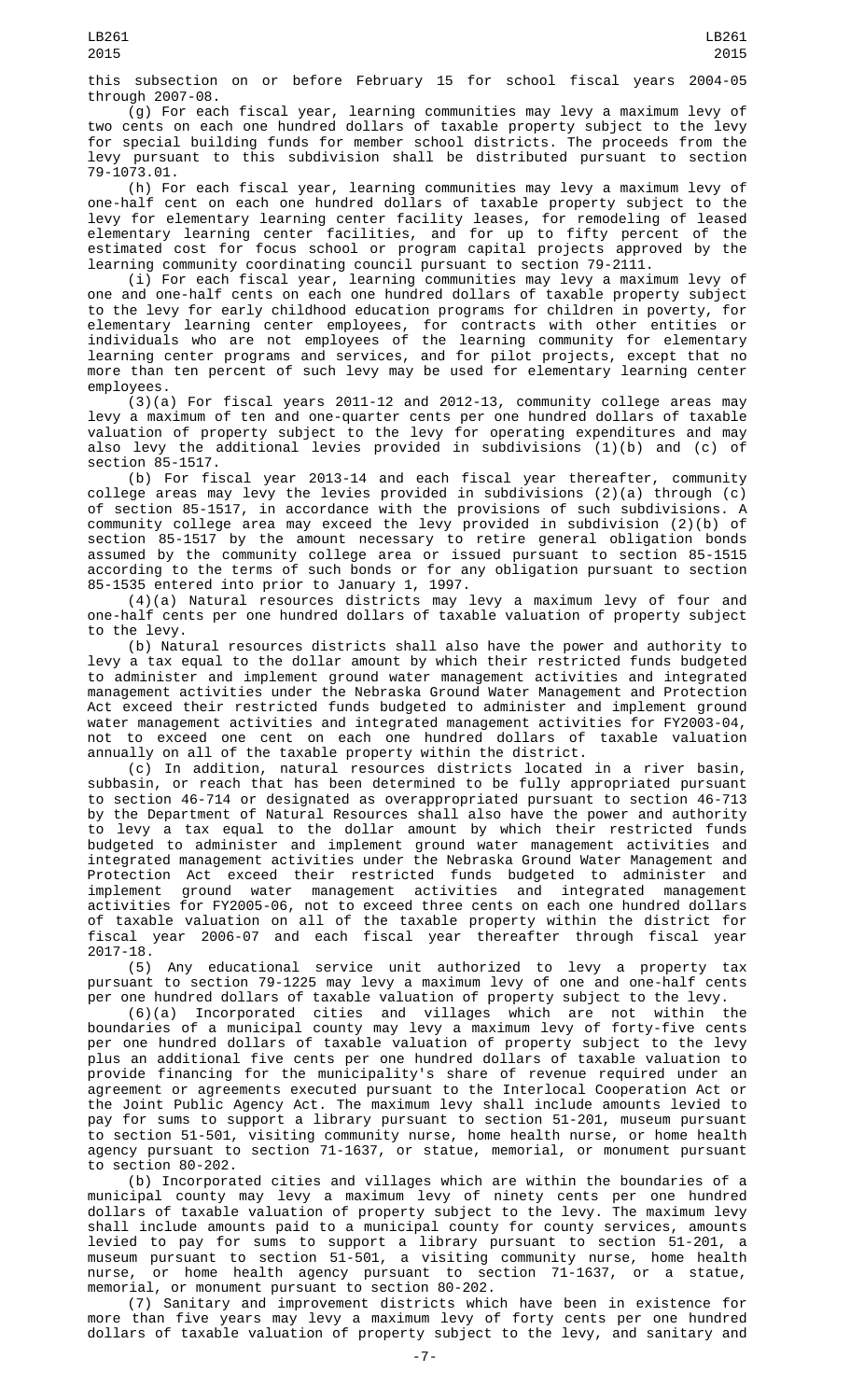improvement districts which have been in existence for five years or less shall not have a maximum levy. Unconsolidated sanitary and improvement districts which have been in existence for more than five years and are located in a municipal county may levy a maximum of eighty-five cents per hundred dollars of taxable valuation of property subject to the levy.

(8) Counties may levy or authorize a maximum levy of fifty cents per one hundred dollars of taxable valuation of property subject to the levy, except that five cents per one hundred dollars of taxable valuation of property subject to the levy may only be levied to provide financing for the county's share of revenue required under an agreement or agreements executed pursuant to the Interlocal Cooperation Act or the Joint Public Agency Act. The maximum levy shall include amounts levied to pay for sums to support a library pursuant to section 51-201 or museum pursuant to section 51-501. The county may allocate up to fifteen cents of its authority to other political subdivisions subject to allocation of property tax authority under subsection (1) of section 77-3443 and not specifically covered in this section to levy taxes as authorized by law which do not collectively exceed fifteen cents per one hundred dollars of taxable valuation on any parcel or item of taxable property. The county may allocate to one or more other political subdivisions subject to allocation of property tax authority by the county under subsection (1) of section 77-3443 some or all of the county's five cents per one hundred dollars of valuation authorized for support of an agreement or agreements to be levied by the political subdivision for the purpose of supporting that political subdivision's share of revenue required under an agreement or agreements executed pursuant to the Interlocal Cooperation Act or the Joint Public Agency Act. If an allocation by a county would cause another county to exceed its levy authority under this section, the second county may exceed the levy authority in order to levy the amount allocated.—<del>Property tax levies for costs of</del> reassumption of the assessment function pursuant to section 77-1340 or  $77-1340.04$  are not included in the levy limits established in this subsection for fiscal years 2010-11 through 2013-14.

(9) Municipal counties may levy or authorize a maximum levy of one dollar per one hundred dollars of taxable valuation of property subject to the levy. The municipal county may allocate levy authority to any political subdivision or entity subject to allocation under section 77-3443.

(10) Property tax levies (a) for judgments, except judgments or orders from the Commission of Industrial Relations, obtained against a political subdivision which require or obligate a political subdivision to pay such judgment, to the extent such judgment is not paid by liability insurance coverage of a political subdivision, (b) for preexisting lease-purchase contracts approved prior to July 1, 1998, (c) for bonds as defined in section 10-134 approved according to law and secured by a levy on property except as provided in section 44-4317 for bonded indebtedness issued by educational service units and school districts, and (d) for payments by a public airport to retire interest-free loans from the Department of Aeronautics in lieu of bonded indebtedness at a lower cost to the public airport are not included in the levy limits established by this section.

(11) The limitations on tax levies provided in this section are to include all other general or special levies provided by law. Notwithstanding other provisions of law, the only exceptions to the limits in this section are those provided by or authorized by sections 77-3442 to 77-3444.

(12) Tax levies in excess of the limitations in this section shall be considered unauthorized levies under section 77-1606 unless approved under section 77-3444.

(13) For purposes of sections 77-3442 to 77-3444, political subdivision means a political subdivision of this state and a county agricultural society.

(14) For school districts that file a binding resolution on or before May 2008, with the county assessors, county clerks, and county treasurers for all counties in which the school district has territory pursuant to subsection (7) of section 79-458, if the combined levies, except levies for bonded indebtedness approved by the voters of the school district and levies for the refinancing of such bonded indebtedness, are in excess of the greater of (a) one dollar and twenty cents per one hundred dollars of taxable valuation of property subject to the levy or (b) the maximum levy authorized by a vote pursuant to section 77-3444, all school district levies, except levies for bonded indebtedness approved by the voters of the school district and levies for the refinancing of such bonded indebtedness, shall be considered unauthorized levies under section 77-1606.

Sec. 14. Sections 1, 2, 3, 5, 8, 13, 17, and 18 of this act become operative three calendar months after the adjournment of this legislative session. Sections 7 and 15 of this act become operative on January 1, 2015. The other sections of this act become operative on their effective date.

Sec. 15. Original section 77-1248, Reissue Revised Statutes of Nebraska, is repealed.

Sec. 16. Original section 77-376, Reissue Revised Statutes of Nebraska, and sections 69-2708, 77-2604, 77-2604.01, 77-27,235, and 77-2904, Revised Statutes Cumulative Supplement, 2014, are repealed.

Sec. 17. Original sections 13-519, 13-520, and 77-115, Reissue Revised Statutes of Nebraska, and sections 23-2306, 77-1342, and 77-3442, Revised Statutes Cumulative Supplement, 2014, are repealed.

Sec. 18. The following sections are outright repealed: Sections 77-1340.05 and 77-1340.06, Reissue Revised Statutes of Nebraska, and section 77-1340.04, Revised Statutes Cumulative Supplement, 2014.